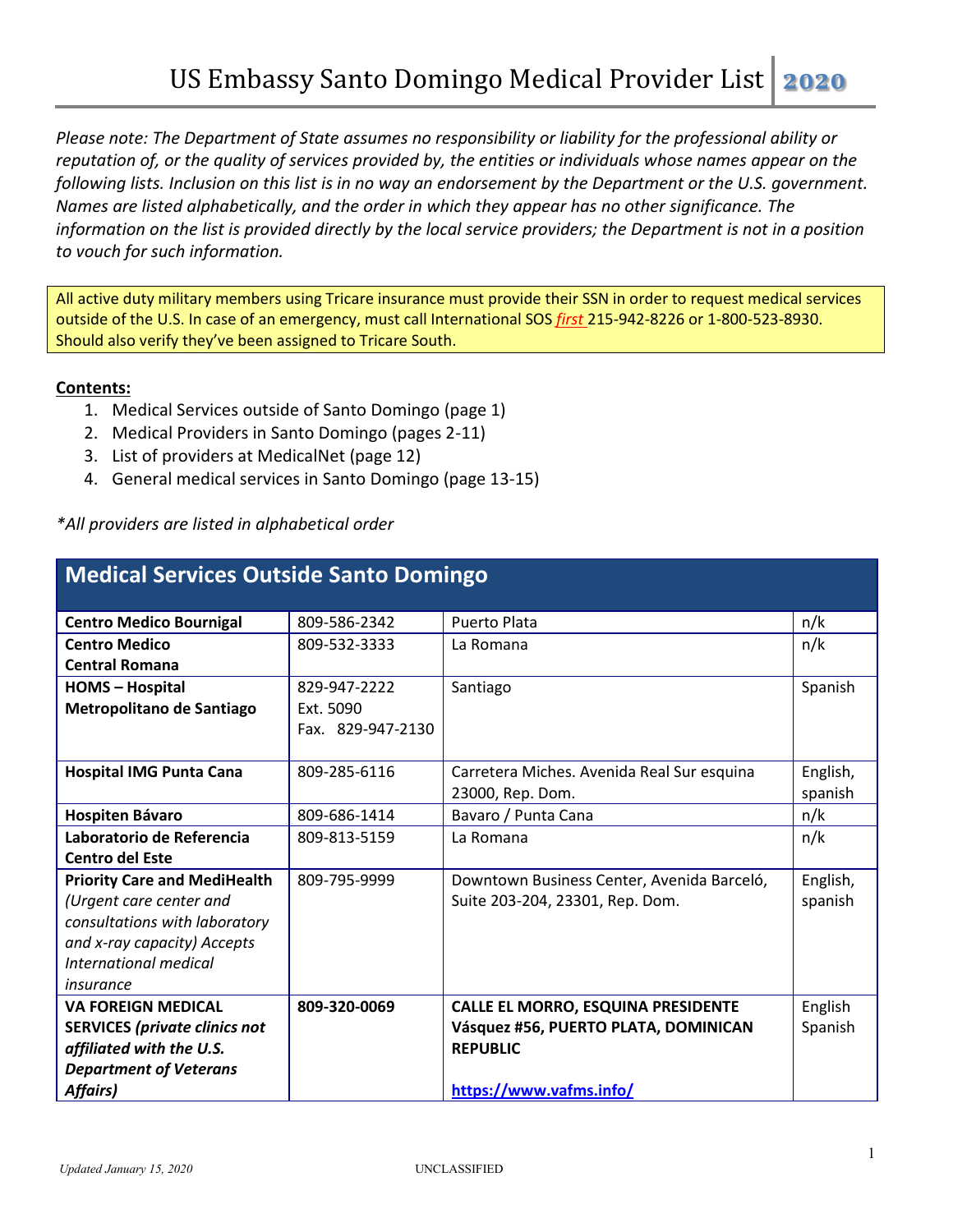#### **Providers in Santo Domingo**

| <b>Allergists</b>                                             | E-mail                                               | <b>Numbers</b>                           | <b>Location</b>                                                        | <b>Section</b>  | Lang.              |
|---------------------------------------------------------------|------------------------------------------------------|------------------------------------------|------------------------------------------------------------------------|-----------------|--------------------|
| *Castillo, Antonio V.                                         | aj.castillo@claro.net.do                             | 0:809-541-<br>1991                       | Clinica Abel Gonzalez<br>953 Abraham Lincoln<br>Suite 305              | Piantini        | English<br>Spanish |
| *Giraldez<br>Casasnovas, Juan                                 | jagiraldez44@yahoo.com                               | 0:809-565-<br>4411                       | 160 Roberto Pastoriza                                                  | Naco            | Spanish            |
| *Latour, Patricia                                             | latour patricia@hotmail.<br>com                      | 0:809-563-<br>1223<br>0:809-368-<br>0101 | Grupo Medico Naco<br>12 Fantino Falco - 2nd<br>Floor $/$ #2            | Naco            | English<br>Spanish |
| *Nuñez Diaz, Carlos<br>(Pediatric)<br><b>Tricare approved</b> | cnunezdiaz@claro.net.do                              | 0:809-541-<br>3000<br>Ext: 2507          | n/a                                                                    | La<br>Esperilla | English<br>Spanish |
| <b>Cardiologists</b>                                          | E-mail                                               | <b>Numbers</b>                           | <b>Location</b>                                                        | <b>Section</b>  | Lang.              |
| Cesar<br><b>Herrera</b>                                       | n/a                                                  | $O: 809 - 565 -$<br>9989<br>Ext: 1035    | <b>CEDIMAT</b>                                                         | La Fe           | English<br>Spanish |
| *Contreras, Angel<br><b>Tricare approved</b>                  | abcontreras@claro.net.d<br>$\Omega$                  | 809-688-<br>0011                         | Raphael Augusto<br>Sanchez #45, Edif.<br>Medical Net, Suite No.<br>602 | Piantini        | English<br>Spanish |
| *Duran, Miguel                                                | mmartinez@cedimat.co<br>m                            | 0:809-565-<br>9988<br>Ext: 2002,<br>2031 | <b>CEDIMAT</b>                                                         | La Fe           | English<br>Spanish |
| *Garcia Lithgow,<br><b>Carlos</b><br>(Interventionist)        | n/a                                                  | 0:809-412-<br>0990<br>Ext: 235           | 23 Fantino Falco Door<br>#1<br><b>Clinica Corazones Unidos</b>         | Naco            | English<br>Spanish |
| *Toribio, Janet<br>(Pediatric)                                | Jantor85@gmail.com                                   | O:809-565-<br>8454                       | Grupo Medico Naco<br>12 Fantino Falco<br>1st Floor Ste 2               | Naco            | English<br>Spanish |
| *Ureña, Pedro<br>(Interventionist)                            | purena@mca.com.do                                    | 0:809-566-<br>8000                       | MedicalNet<br>45 Rafael A. Sanchez<br>Suite 601                        | Piantini        | English<br>Spanish |
| <b>Dentists</b>                                               | E-mail                                               | <b>Numbers</b>                           | <b>Location</b>                                                        | <b>Section</b>  | Lang.              |
| *Bonnelly, Rafael<br>(Orthodontics)                           | clinicahdezmota@gmail.c<br>$\underline{\mathsf{om}}$ | 809-541-<br>6788                         | 847 Abraham Lincoln<br><b>Edif Professional Lincoln</b>                | Piantini        | English<br>Spanish |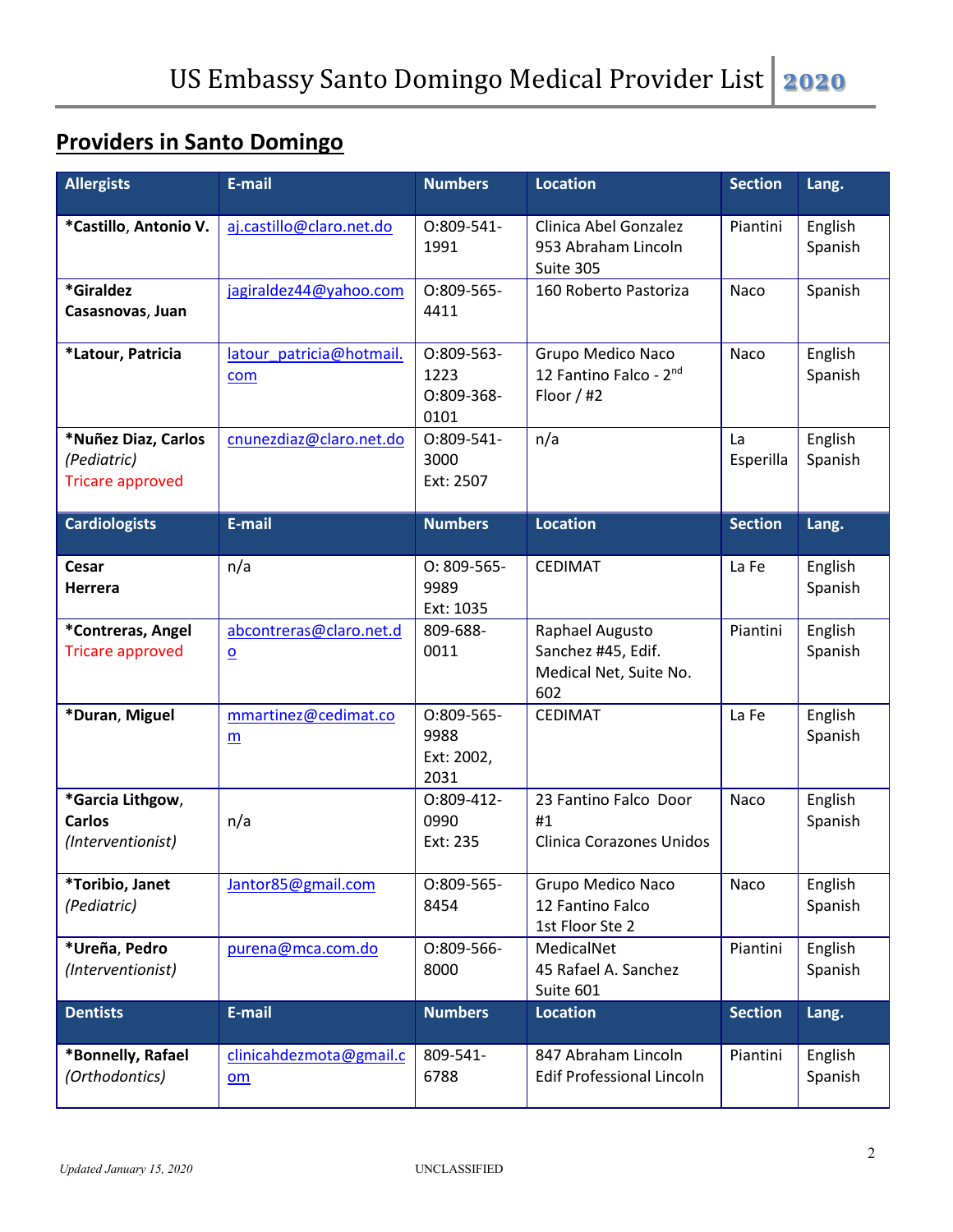| *Brache, Giancarlo<br>(Pediatric, General)                       | giankabrache@hotmail.c<br>om                  | 809-683-<br>5896<br>809-763-<br>7535   | 34 Mustafa Kemal<br>Edificio NP2 Ste 1A                                                                                                                  | Paraiso                    | English<br>Spanish |
|------------------------------------------------------------------|-----------------------------------------------|----------------------------------------|----------------------------------------------------------------------------------------------------------------------------------------------------------|----------------------------|--------------------|
| *Cordero, Rogelio<br>(Periodontics,<br>Gum Surgery)              | romco28@hotmail.com;<br>rcordero@unphu.edu.do | 809-562-<br>4618<br>809-330-<br>7726   | #4 Salvadore Sturla                                                                                                                                      | Naco                       | English<br>Spanish |
| *Denta Sana Clinic<br>(Pediatrics, General)                      | dentasana@claro.net.do                        | 0:809-549-<br>3108                     | <b>Calle Pablo Casals</b><br>#8A                                                                                                                         | Ens.<br><b>Seralles</b>    | English<br>Spanish |
| *Franco, Octavio<br><b>Tricare approved</b>                      | consultorio@droctaviofra<br>nco.com           | 0:809 541<br>2806                      | Lincoln Professional<br><b>Building</b><br>Abraham Lincoln Ave<br>corner with Rafael A.<br>Sanchez 3rd FL, Ste: 847                                      | Piantini                   | English<br>Spanish |
| *Gonzalez Cabral,<br>Ana<br>(General/Implants<br>and Oral Rehab) | draanagonzalezz@gmail.<br>com                 | 0:809 227<br>1454<br>0:809 541<br>5858 | 5 Tetelo Vargas                                                                                                                                          | Naco                       | English<br>Spanish |
| <b>Iban Marrero</b><br>Pichardo                                  | Iban<br>@iban.marreropichardo                 | 829-932-<br>1028                       | Plaza Andalucia I -<br>Gustavo Mejia Ricart and<br>Lincoln                                                                                               | Piantini                   |                    |
| *Maratos, Ursula C<br><b>General</b> (Pediatrics)                | dentasana@claro.net.do                        | O:809-549-<br>3108                     | Denta Sana Clinic<br><b>Calle Pablo Casals</b><br>#8-A                                                                                                   | Ens.<br>Serralles          | English<br>Spanish |
| *Mejia, Julio Anibal<br>(Orthodontics)                           | julio.mejia@claro.net.do                      | 0:809-472-<br>4107                     | Luis F. Thomen #110<br>Torre Exe Gapo,<br>2 <sup>nd</sup> Floor Suite #206                                                                               | Evaristo<br><b>Morales</b> | English<br>Spanish |
| *Zaiter, Andujar<br><b>General</b> (Pediatrics)                  | Andujar.zaiter@hotmail.c<br><b>om</b>         | 0:809-334-<br>6364                     | 13 Lope de Vega -<br>Corner Pastoriza, Edif.<br>Progreso Business Center<br>5th Floor, Ste: 504<br>All specialties<br>(i.e. cosmetic,<br>Reconstructive) | Naco                       | English<br>Spanish |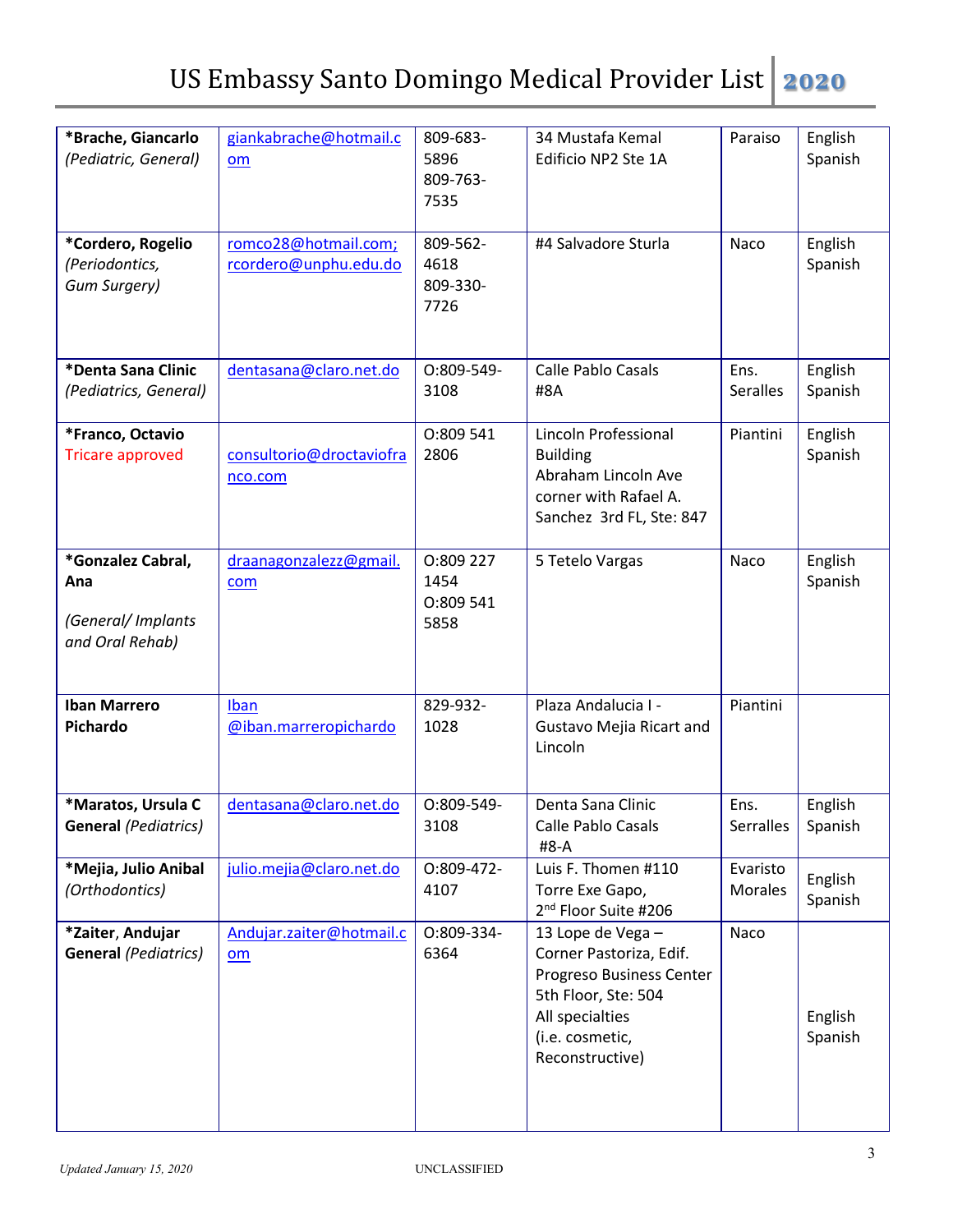| <b>Dermatologist</b>                                                              | E-mail                                                                         | <b>Numbers</b>                                                                 | <b>Location</b>                                                                                              | <b>Section</b>  | Lang.                      |
|-----------------------------------------------------------------------------------|--------------------------------------------------------------------------------|--------------------------------------------------------------------------------|--------------------------------------------------------------------------------------------------------------|-----------------|----------------------------|
| *Giraldez<br>Casanovas, Antonio                                                   | agiraldez@claro.net.do                                                         | O:809-563-<br>7184                                                             | Grupo Medico Naco<br>12 Fantino Falco<br>2 <sup>nd</sup> office on Roberto<br>Pastoriza                      | Naco            | English<br>Spanish         |
| *Morales, Mari<br>Carmen<br><b>Tricare approved</b>                               | doctoramcm@gmail.com                                                           | 0:809-227-<br>1028<br>0:809-472-<br>1895<br>O:<br>809.227.112<br>8             | Winston Churchill<br>Avenue corner with<br>Victor Garrido Puello St.<br>Ilsa Building 1 <sup>st</sup> Floor. | n/a             | English<br>Spanish         |
| Reynoso, Jeyce                                                                    | consultas@clinicapeloypi<br>el.com                                             | 809-692-<br>0317<br>829-962-<br>0371                                           | Calle Cesar A. Cano #303                                                                                     | EI<br>Millon    | English<br>Spanish         |
| <b>Torres, Antonio</b>                                                            | n/a                                                                            | 809-688-<br>1987                                                               | Av Independencia corner<br>with Calle Beller                                                                 | Ciudad<br>Nueva | Spanish                    |
| <b>Endocrinologist</b>                                                            | E-mail                                                                         | <b>Numbers</b>                                                                 | <b>Location</b>                                                                                              | <b>Section</b>  | Lang.                      |
| *Gonzalez,<br><b>Adalberto</b>                                                    | agonzalezmd@gmail.com<br>Appointments:<br>consultas.gmy@gmail.co<br>m          | O:809-540-<br>5374                                                             | Centro Medico Yunen<br>Abraham Lincoln ave                                                                   | Piantini        | English<br>Spanish         |
| *Scheraldi,<br><b>Catherine</b><br><b>Tricare approved</b>                        | csheraldi@yahoo.com                                                            | O:809-368-<br>0220                                                             | <b>Medical Net</b><br>45 Rafael A Sanchez.<br>Suite 404                                                      | Piantini        | English<br>Spanish         |
| <b>ENT Specialist</b>                                                             | E-mail                                                                         | <b>Numbers</b>                                                                 | Location                                                                                                     | Section         | Lang.                      |
| *Aufer Audiology<br><b>Service</b><br>(Vertigo, hearing<br>aids,<br>Tympanograms) | Johanny@widex.com.do<br>merys@widex.com.do                                     | 809-540-<br>7454<br>(By appt,<br>need to book<br>ahead, they<br>live in Miami) | Av. Lincoln esq. Gustavo<br>Mejia Ricart, Torre<br><b>Profesional Biltmore</b><br>suite 406                  | Piantini        | Spanish                    |
| *Bello, Licelott                                                                  | milibedof@yahoo.es<br>Mon-Tue-Thu 4:30-6:30<br>Mon/Fri 10-12<br>Wed/afternoons | 0:809 412<br>2336<br>$C: 809-866-$<br>0100                                     | <b>Consultorios Médicos</b><br>Corazones Unidos,<br>Fantino Falco #17<br>Clínica Independencia               | Naco            | Spanish<br>Some<br>English |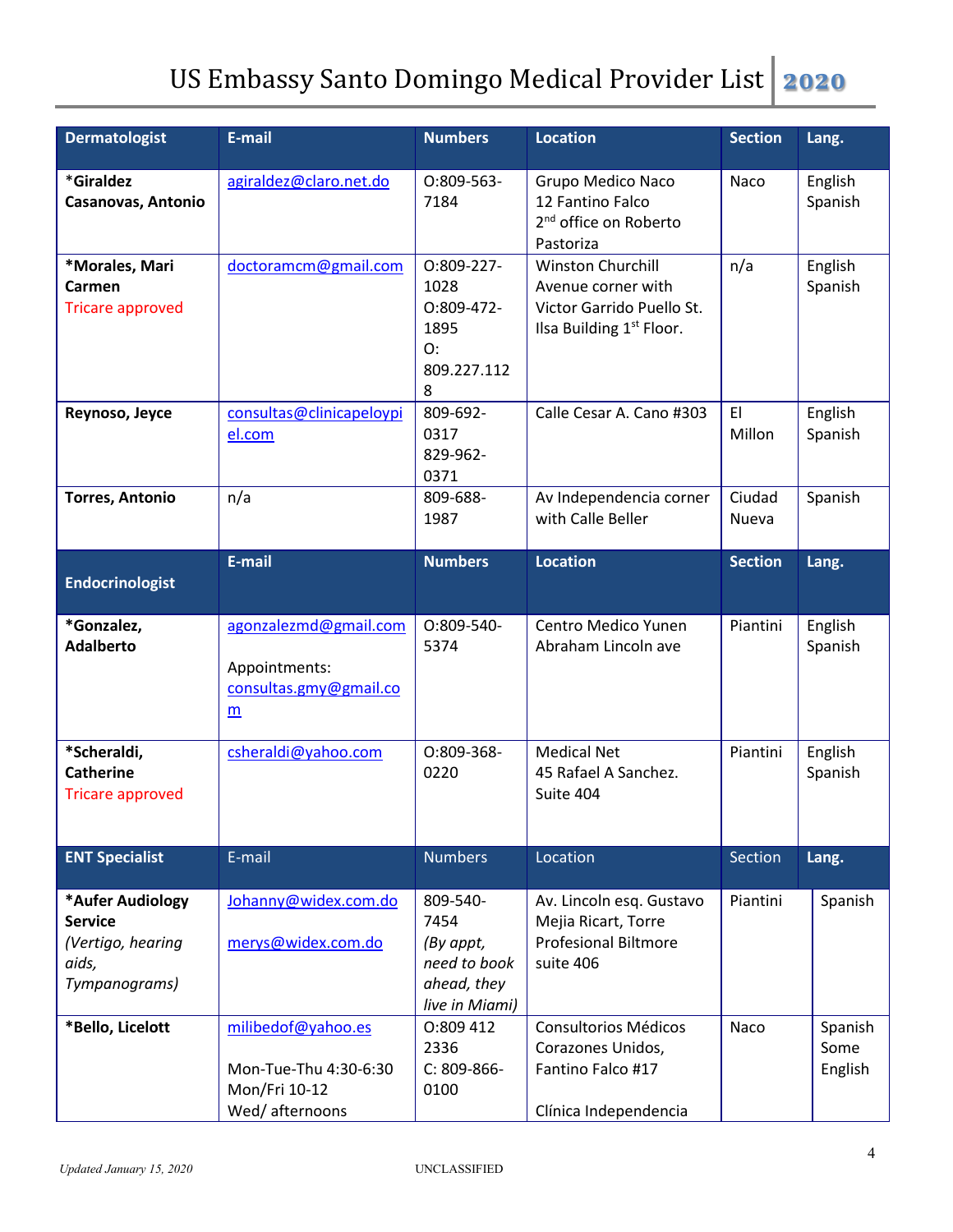|                                             |                                                     | O:809-508-                                   |                                                                        |                    |                              |
|---------------------------------------------|-----------------------------------------------------|----------------------------------------------|------------------------------------------------------------------------|--------------------|------------------------------|
| *Centro Audiológico<br><b>Dominicano</b>    | n/a                                                 | 3611<br>809-537-<br>0707<br>809-534-<br>2025 | Calle 2 #25<br>Mon/Fri<br>8:30 a.m.-12:00<br>2:00 p.m.-4:00 p.m.       | El Millón          | Spanish                      |
| Gastroenterologist                          | E-mail                                              | <b>Numbers</b>                               | <b>Location</b>                                                        | <b>Section</b>     | Lang.                        |
| *Bon, Eduardo                               | ebon@cedimat.net                                    | 809-565-<br>9989<br>Ext 2118                 | <b>CEDIMAT</b><br>Fantino Falco #17                                    | La Fe<br>Naco      | Spanish                      |
| *Brossa, Alfonso<br><b>Tricare approved</b> | alfbro@yahoo.com                                    | O:809-689-<br>4223<br>$O: 809-685-$<br>1587  | Clinica Abreu - Beller #42                                             | Gazcue             | English<br>Spanish           |
| *Contreras,<br>Fernando                     | fernandocontreras60@g<br>mail.com<br>info@gastro.do | 0:809-567-<br>1529<br>809-567-<br>1815       | <b>Medical Net</b><br>45 Rafael Augusto Sanchez<br>Ste: 602            | Piantini<br>(Naco) | English<br>Spanish           |
| De Peña, Julio<br>(Proctologist)            | n/a                                                 | O:809 565-<br>0312                           | Abel Gonzalez                                                          | Piantini           | Spanish                      |
| *Peña Nicole                                | Nicolepena@gmail.com<br>info@gastro.do              | 0:809 567 18<br>15                           | <b>Medical Net</b><br>45 Rafael A Sanchez<br>Suite 602                 | Piantini           | English<br>Spanish           |
| <b>Pimentel, Eric</b><br>Proctologist       | Schaper.eric@hotmail.co<br>m                        | O:809-685-<br>2690                           | Ave Bolivar #208<br>Instituto De Cirugía<br>Especializada              | Gazcue             | Spanish                      |
| *Yapor, Maria<br>(Pediatrics)               | yaporalba@hotmail.com                               | 0:809-562-<br>8617                           | 1003 Abraham Lincoln<br><b>Torre Professional Bitmore</b><br>Suite 208 | Piantini           | Spanish                      |
| <b>Hematologist/Oncol</b><br>ogist          | E-mail                                              | <b>Numbers</b>                               | <b>Location</b>                                                        | <b>Section</b>     | Lang.                        |
| *Collado Chastel,<br>Santiago               | Schaper.eric@hotmail.co<br>m                        | O:809 683-<br>2089                           | <b>BRACA - Breast Cancer</b><br>Center<br>5 Resp Rafael A Sanchez,     | Naco               | English<br>Spanish<br>French |
| Kotliar, Mauricio                           | n/a                                                 | 809-877-<br>0469                             | Clinica Abel Gonzalez                                                  | Piantini           | English<br>Spanish           |
| <b>Internists</b>                           | E-mail                                              | <b>Numbers</b>                               | <b>Location</b>                                                        | <b>Section</b>     | Lang.                        |
| *Gonzalez,<br><b>Adalberto</b>              | agonzalezmd@gmail.com                               | O:809-540-<br>5374                           | Centro Medico Yunen<br>Abraham Lincoln ave                             | Piantini           | English<br>Spanish           |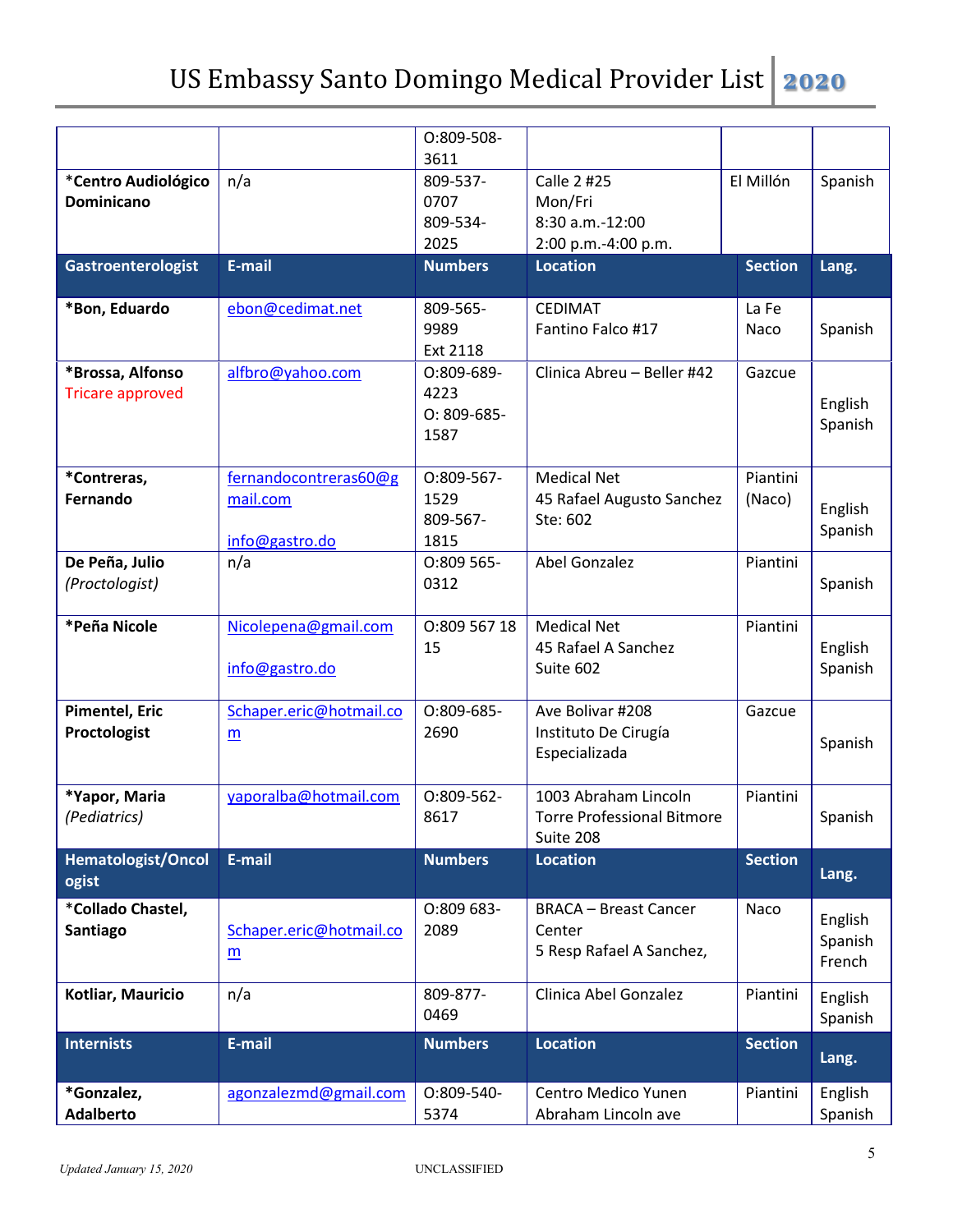|                           | Appointments:          |                     |                              |                |         |
|---------------------------|------------------------|---------------------|------------------------------|----------------|---------|
|                           | consultas.gmy@gmail.co |                     |                              |                |         |
|                           | m                      |                     |                              |                |         |
| Rodríguez, Maximo         | drmaxrivera@hotmail.co | 809-565-            | <b>CEDIMAT</b>               | La Fe          |         |
| G.                        | m                      | 9989                |                              |                | English |
| <b>Tricare approved</b>   |                        | Ext 2301            |                              |                | Spanish |
|                           |                        |                     |                              |                |         |
| *Scheraldi,               | csheraldi@yahoo.com    | O:809-368-          | Medical Net.                 | Piantini       | English |
| <b>Catherine</b>          |                        | 0220                | 45 Rafael A Sanchez. Suite   |                |         |
| <b>Tricare approved</b>   |                        |                     | 404                          |                | Spanish |
| *Yunen, Jose              | jyunen@gmail.com       | O:809-540-          | Centro Medico Yunen          | Piantini       | English |
| <b>Infectious Disease</b> | consultas.gmy@gmail.co | 5374                | Abraham Lincoln Ave          |                | Spanish |
|                           | m                      |                     |                              |                |         |
| <b>Neurologists</b>       | E-mail                 | <b>Numbers</b>      | <b>Location</b>              | <b>Section</b> |         |
|                           |                        |                     |                              |                | Lang.   |
| *Gonzalez,                | institutopedineuro@gma | $O: 809 - 567 -$    | <b>Torre Profesional</b>     | Naco           |         |
| <b>Dayanara</b>           | i.com                  | 8006                | <b>Corazones Unidos</b>      |                | English |
| <b>Pediatric</b>          |                        |                     | 26 Calle Tételo Vargas       |                | Spanish |
|                           |                        |                     | 2nd Flr, Ste 205             |                |         |
|                           | n/a                    | $O: 809 - 221 -$    | Calle Fabio Fiallo #55       | Gazcue         |         |
| Lora Alvarez, Evelyn      |                        |                     |                              |                | English |
| (Pediatrics)              |                        | 0846                | Edificio Lugo, 2nd floor     |                | Spanish |
|                           |                        |                     |                              |                |         |
| <b>Nutritionists</b>      | E-mail                 | <b>Numbers</b>      | <b>Location</b>              | <b>Section</b> | Lang.   |
|                           |                        |                     |                              |                |         |
| *Howley, Franklin         | drfhowley@hotmail.com  | $O: 809-683-$       | <b>Corazones Unidos</b>      | Naco           |         |
| (Specialties in           |                        | 6185                | Consultorios II C/ Fantino   |                |         |
| Diabetes, Obesity         |                        |                     | Falco No. 17, Naco           |                | English |
| and Metabolic             |                        |                     |                              |                | Spanish |
| syndrome in               |                        |                     |                              |                |         |
| children)                 |                        |                     |                              |                |         |
|                           |                        |                     |                              |                |         |
| *Nicolas, Heiddy          | nicolasheiddy@gmail.co | $O: 809 - 563 -$    | Heriberto Núñez No.13,       | Urban          |         |
|                           | m                      | 8982                | Urbanización Fernandez       | Fernan         | English |
|                           |                        |                     |                              | dez            | Spanish |
| <b>OB/GYN</b>             | E-mail                 | <b>Numbers</b>      | <b>Location</b>              | <b>Section</b> |         |
|                           |                        |                     |                              |                | Lang.   |
| *Benitez, Antonio         | abenitezc@gmail.com    | 0:809-227-          | Clinica Abel Gonzalez        | Naco           |         |
| (OB Sonograms and         |                        | 2235                | 953 Abraham Lincoln          |                | Spanish |
| $X-ray$ )                 |                        | Ext 250             |                              |                |         |
| *Elisa Fernandez          | elisaobgyn@gmail.com   | O: 809 368-         | Rafael Augusto Sanchez       | Piantini       |         |
| <b>Tricare approved</b>   |                        | 3111                | #45, Edif. Medical net Suite |                |         |
|                           |                        |                     |                              |                |         |
|                           |                        | O: 809 368-         | 401                          |                |         |
|                           |                        | 0220                |                              |                | English |
|                           |                        | <b>EMERGENCIA</b>   |                              |                | Spanish |
|                           |                        | $S$ :               |                              |                |         |
|                           |                        | C: 829-764-<br>4419 |                              |                |         |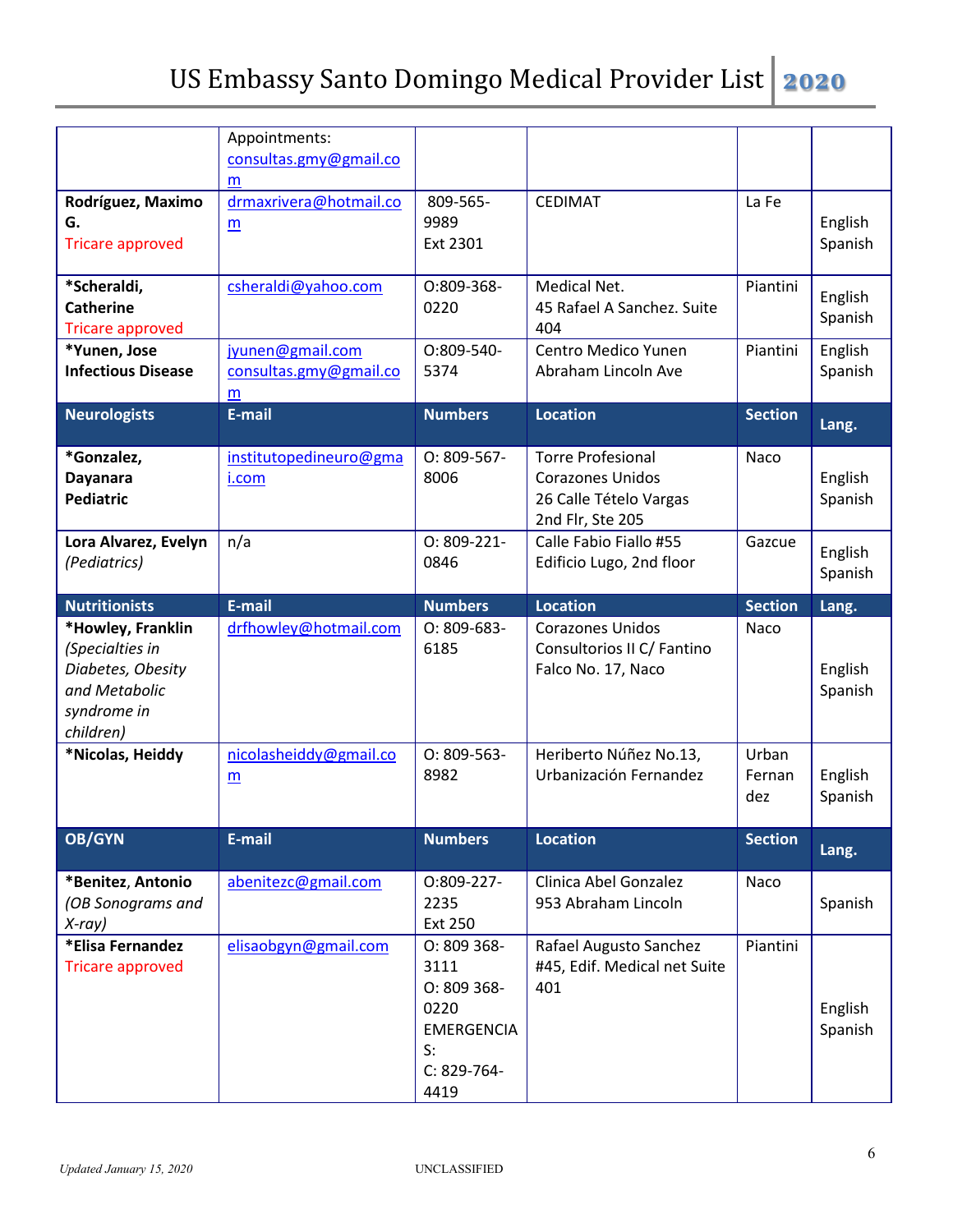| *Frankenberg,              | TF@SOF.DO               | 809-563-            | <b>Torre Novocentro</b>    | Naco           |         |
|----------------------------|-------------------------|---------------------|----------------------------|----------------|---------|
| <b>Tamara</b>              | TamaraFrankenberg@gm    | 1557                | Ave Lope de Vega # 29,     |                | English |
|                            | ail.com                 | 809-543-            | <b>Local 1104</b>          |                | Spanish |
|                            |                         | 5408                |                            |                |         |
|                            | Dr_oller@hotmail.com    | O: 809685           | <b>BRACA</b>               | Gazcue         |         |
| *Oller Sanz, Miguel        |                         | 0362                | Respaldo Rafael A Sanchez  |                |         |
| Angel                      |                         |                     |                            |                | Spanish |
|                            |                         |                     |                            |                | English |
| (Mastologist/Oncolo        |                         |                     |                            |                |         |
| gist)                      |                         |                     |                            |                |         |
| *Rojas, Grullon Luis       | I.rojas@clinicaabreu.do | 809-685-            | Clinica Abreu              | Gazcue         | English |
|                            |                         | 0303                | Has associate in office    |                | Spanish |
| Santana, Eleazar           | dr esantana@mail.com    | $O: 809 - 565 -$    | <b>CEDIMAT</b>             | La Fe          |         |
| (Specialty Breast          |                         | 9989                |                            |                |         |
|                            |                         |                     |                            |                | Spanish |
| Disease)                   |                         | Ext: 2007           |                            |                |         |
|                            |                         |                     |                            |                |         |
| *Terrero, Michael          | n/a                     | O: 809-368-         | Grupo Medico Naco          | Naco           |         |
| (Infertility Specialist)   |                         | 2777                | Fantino Falco #12, Suite 8 |                | n/k     |
|                            |                         |                     |                            |                |         |
| <b>Ophthalmologists</b>    | E-mail                  | <b>Numbers</b>      | <b>Location</b>            | <b>Section</b> | Lang.   |
|                            |                         |                     |                            |                |         |
| *Centro de cirugia         |                         | <b>Laser Center</b> | 3 Fantino Falco            | Naco           |         |
| <b>Oftalmologica Laser</b> |                         | <b>Consults</b>     |                            |                |         |
|                            |                         |                     |                            |                |         |
| Dr. Battle                 | dgdiani@gmail.com       | 0:809-563-          |                            |                |         |
|                            |                         | 1324                |                            |                |         |
| Dr. Feliz                  |                         |                     |                            |                |         |
|                            |                         | <b>Ocular</b>       |                            |                |         |
|                            |                         |                     |                            |                |         |
| Dra. Paniagua              |                         | <b>Diagnostic</b>   |                            |                |         |
|                            |                         | <b>Consults</b>     |                            |                |         |
| Dr. Winkler (Peds)         |                         | 0:809 549           |                            |                |         |
|                            |                         | 7722                |                            |                | English |
|                            |                         |                     |                            |                | Spanish |
|                            |                         | On                  |                            |                |         |
|                            |                         | Call/Emerg          |                            |                |         |
|                            |                         | C: 809-696-         |                            |                |         |
|                            |                         | 6086                |                            |                |         |
|                            |                         |                     |                            |                |         |
|                            |                         | Dr. Winkler         |                            |                |         |
|                            |                         | (Peds)              |                            |                |         |
|                            |                         | C:809-224-          |                            |                |         |
|                            |                         | 6655                |                            |                |         |
| *Gonzalez, Carlino         | dr.carlino@claro.net.do | 809-732-            | Medical Net Suite 204      | Piantini       |         |
|                            | dr.carlinogonzalez@gmai | 9988                | c/Radael Augusto Sanchex   |                |         |
|                            | <u>l.com</u>            | 809-258-            | #45                        |                |         |
|                            |                         |                     |                            |                | English |
|                            |                         | 7829                | Unidad Oftalmologica       |                | Spanish |
|                            |                         | 809-299-<br>7829    |                            |                |         |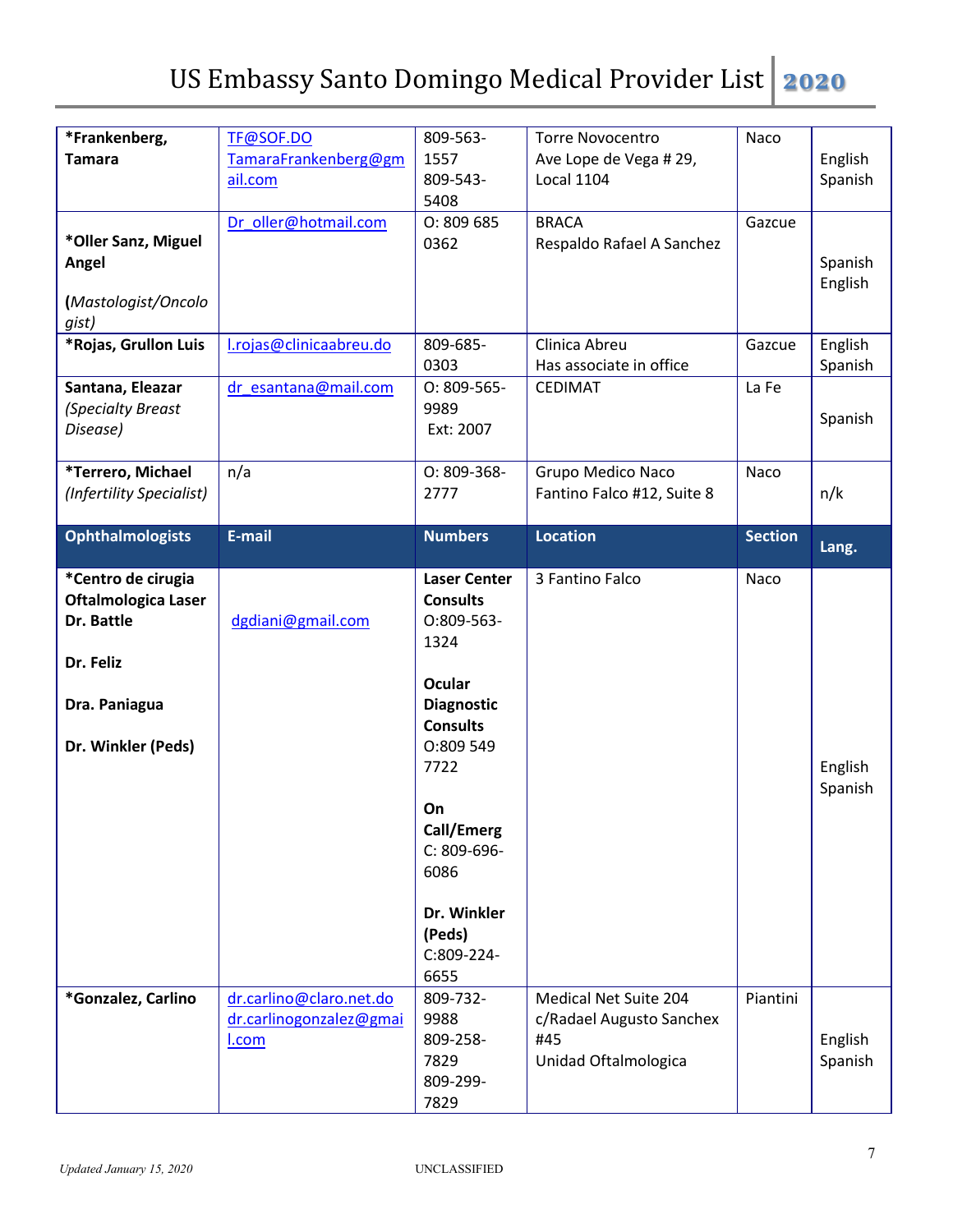| *Inst. Espaillat<br><b>Cabral</b><br>(Pediatrics)                          | gestionhumana@espailla<br>tcabral.com                                                         | 0:809-686-<br>0268                           | Av. Independencia 853<br>near the Malecon center                                                                                                               | n/k                 | Spanish                      |
|----------------------------------------------------------------------------|-----------------------------------------------------------------------------------------------|----------------------------------------------|----------------------------------------------------------------------------------------------------------------------------------------------------------------|---------------------|------------------------------|
| *Khoury, Margarita<br><b>Tricare approved</b>                              | marbaje@hotmail.com                                                                           | 0:809-227-<br>4133<br>F:809-227-<br>4134     | Centro de Oftalmología y<br>Glaucoma Gustavo M.<br>Ricart #6,<br>Consultorio Clinica Abreu,<br>Ave. Independencia #157,<br>Edif. Medico Prof. GS, Suite<br>201 | Naco                | English<br>Spanish           |
| *Yermenos,<br>Christina<br><b>Tricare approved</b>                         | cyermenos@hospiten.es                                                                         | 809-541-<br>3000<br>$7:45a.m. -$<br>1:00p.m. | Hospiten esq Bolivar and<br>Alma Mater Tricare.                                                                                                                | La<br>Esperill<br>a | English                      |
| <b>Orthopedics</b>                                                         | E-mail                                                                                        | <b>Numbers</b>                               | <b>Location</b>                                                                                                                                                | <b>Section</b>      | Lang.                        |
| *Alcantara, Luis<br>(Trauma, General,<br><b>Sport Relatad</b><br>Injuries) | lalcantara@claro.net.do<br>lalcantara@surgicalnet.n<br>et<br>OrthoDoc.aaos.org/lalcan<br>tara | O: 809-540-<br>1274<br>O:809-540-<br>1276    | <b>Surgical Net</b><br>Galeria 360 local 82E                                                                                                                   | Arroyo<br>Hondo     | English<br>Spanish           |
| *De Pena Rojas,<br><b>Servio</b>                                           | serviodepena@hotmail.c<br>om                                                                  | 809-688-<br>0801                             | Clinica Abreu<br>Calle Bellar #42, 1st Floor<br>General                                                                                                        | Gazcue              | Spanish                      |
| *Domino, Richard                                                           | orto medi@hotmail.com                                                                         | 809-687-<br>9654<br>809 854 5503             | Clinica Abreu<br>Ave Independencia 157<br>General, Sports Related                                                                                              | Gazcue              | English<br>Spanish<br>French |
| *Grullon, Adrian                                                           | adriangrullon@live.com                                                                        | 809.688.127<br>$\overline{2}$                | Clinica Abreu<br>Calle Beller 42 1 <sup>st</sup> Floor, Ste<br>105                                                                                             | Ciudad<br>Nueva     | Spanish<br>English           |
| *Guerrero Krantz                                                           | guerrerokortopedia@yah<br>oo.com                                                              | O:809 540<br>6856                            | Ave A. Lincoln 953<br>First floor Suite: 103                                                                                                                   | Piantini            | English<br>Spanish           |
| <b>Marcos Mateo</b><br>(Orthopedic<br>surgeon)<br><b>Tricare approved</b>  | n/a                                                                                           | 809 541 3000                                 | Hospiten Santo Domingo                                                                                                                                         | La<br>Esperill<br>a | Spanish<br>English           |
| <b>Pediatricians</b>                                                       | E-mail                                                                                        | <b>Numbers</b>                               | <b>Location</b>                                                                                                                                                | <b>Section</b>      | Lang.                        |
| *Acra, Patricia                                                            | pacce3@yahoo.com                                                                              | 0:809 566<br>4166                            | Ave. Abraham Lincoln 1009<br>Suite 301                                                                                                                         | Piantini            | English<br>Spanish           |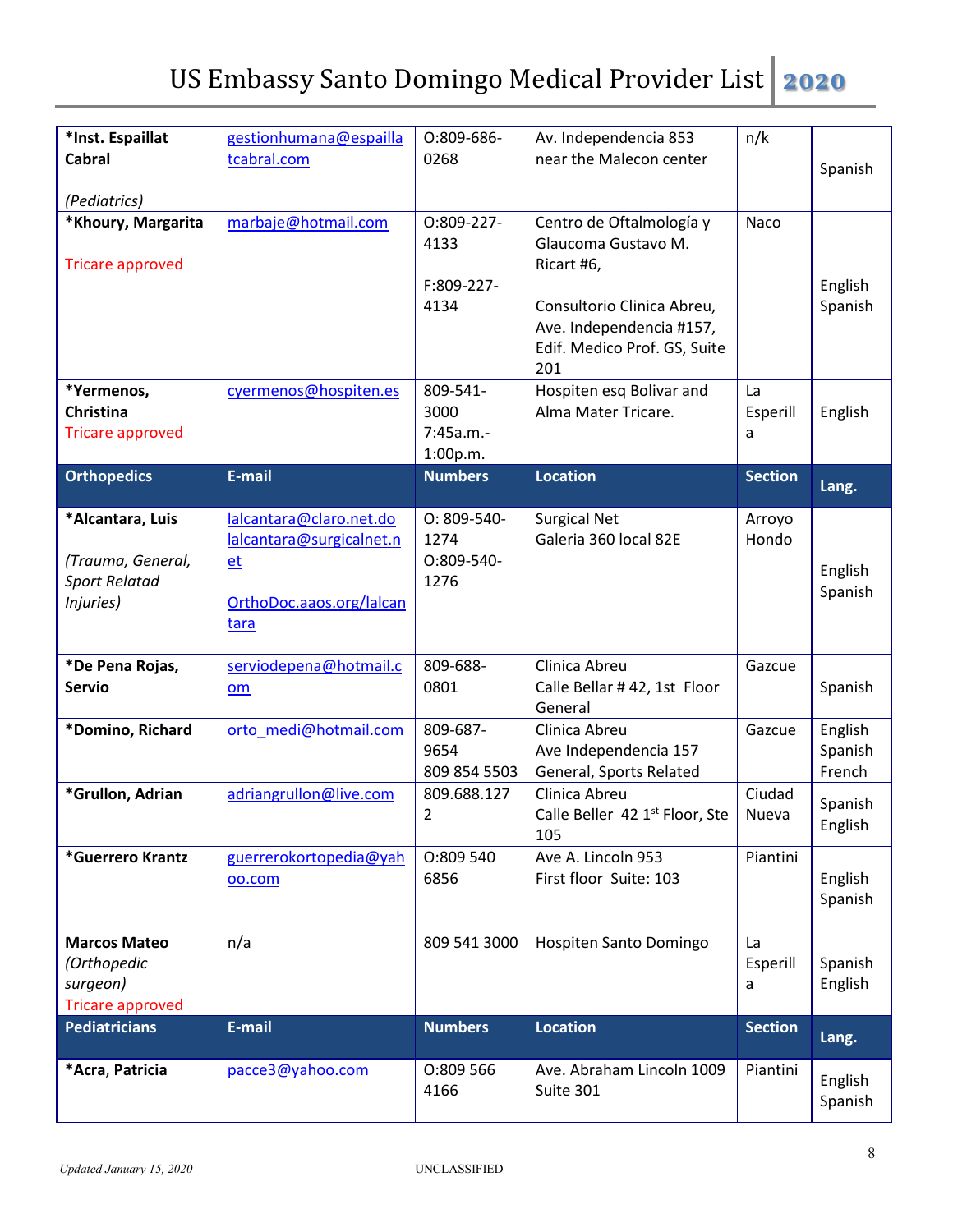| *Garcia, Edwin                                                                                                    | Dr ega@yahoo.es                   | 0:809-547-<br>2278                           | Ave Abraham Lincoln 1003<br>Torre Prof Biltmore 1<br>Ste: 206                                                   | Piantini                  | Spanish            |
|-------------------------------------------------------------------------------------------------------------------|-----------------------------------|----------------------------------------------|-----------------------------------------------------------------------------------------------------------------|---------------------------|--------------------|
| <b>Maria Gabriela</b><br><b>Cáceres</b>                                                                           | pediatriaintegralrd@gma<br>il.com | O: 809-793-<br>0478<br>$C: 809-862-$<br>0498 | <b>Torre Profesional</b><br>Corazones Unidos,<br>Suite 301. C/ Tetelo Vargas<br>#26<br>Ens. Naco, Santo Domingo | Ens.<br>Naco              | English<br>spanish |
| <b>Mena Canto, Rafael</b><br>(Neonatologist,<br><b>Intensivist</b><br>Cincinnati Children's<br>Hospital graduate) | n/a                               | 809-221-<br>5483                             | Ave Independencia                                                                                               | Zona<br>Universi<br>taria | English<br>Spanish |
| *Montero Brens,<br><b>Carlos</b>                                                                                  | inigahnpdom@gmail.com             | O: 809-227-<br>7406                          | c/Horacio Blanco Fonbona<br>#26.<br>Frente al estadio<br>Quisqueya detrás HGPS                                  | Ens. La<br>Fe             | English<br>spanish |
| *Toral, Juan Carlos                                                                                               | jucato@aol.com                    | 0:809-472-<br>1881                           | Rafael Augusto Sanchez<br>#45, Edif. Medical net                                                                | Piantini                  | English<br>Spanish |
| <b>Physical Therapist</b>                                                                                         | E-mail                            | <b>Numbers</b>                               | <b>Location</b>                                                                                                 | <b>Section</b>            | Lang.              |
| *Biotech<br><b>International</b><br>James A. Young                                                                | Jyoung7897@gmail.com              | $O: 849-352-$<br>8476<br>0:809-475-<br>7206  | 53 Jose Amado Soler St<br>Piantini                                                                              | Piantini                  | English<br>Spanish |
| *García Chaljub,<br><b>Buenaventura</b><br><b>Tricare approved</b>                                                | vgch@chaljub.com                  | 809-368-<br>0154                             | NovoCentro, Suite 802<br>Avenida Lope de Vega                                                                   | <b>Serralles</b>          | English<br>Spanish |
| *Garib Arbaje,<br><b>Merched</b>                                                                                  | garimer@hotmail.com               | 0:809-227-<br>8060                           | ReWork<br>Av. Tiradentes esq. Fantino<br>Falco<br>(Plaza Naco)                                                  | Naco                      | English<br>Spanish |
| <b>Massage</b>                                                                                                    | <b>E-Mail</b>                     | <b>Numbers</b>                               | <b>Location</b>                                                                                                 | <b>Section</b>            | Lang.              |
| <b>Esperanza Ramirez</b>                                                                                          | n/a                               | 809 820-<br>9596                             | Santo Domingo                                                                                                   | n/a                       | Spanish            |
| <b>Grecia Pujols</b>                                                                                              | n/a                               | 809 356-<br>2554                             | Santo Domingo                                                                                                   | n/a                       | Spanish            |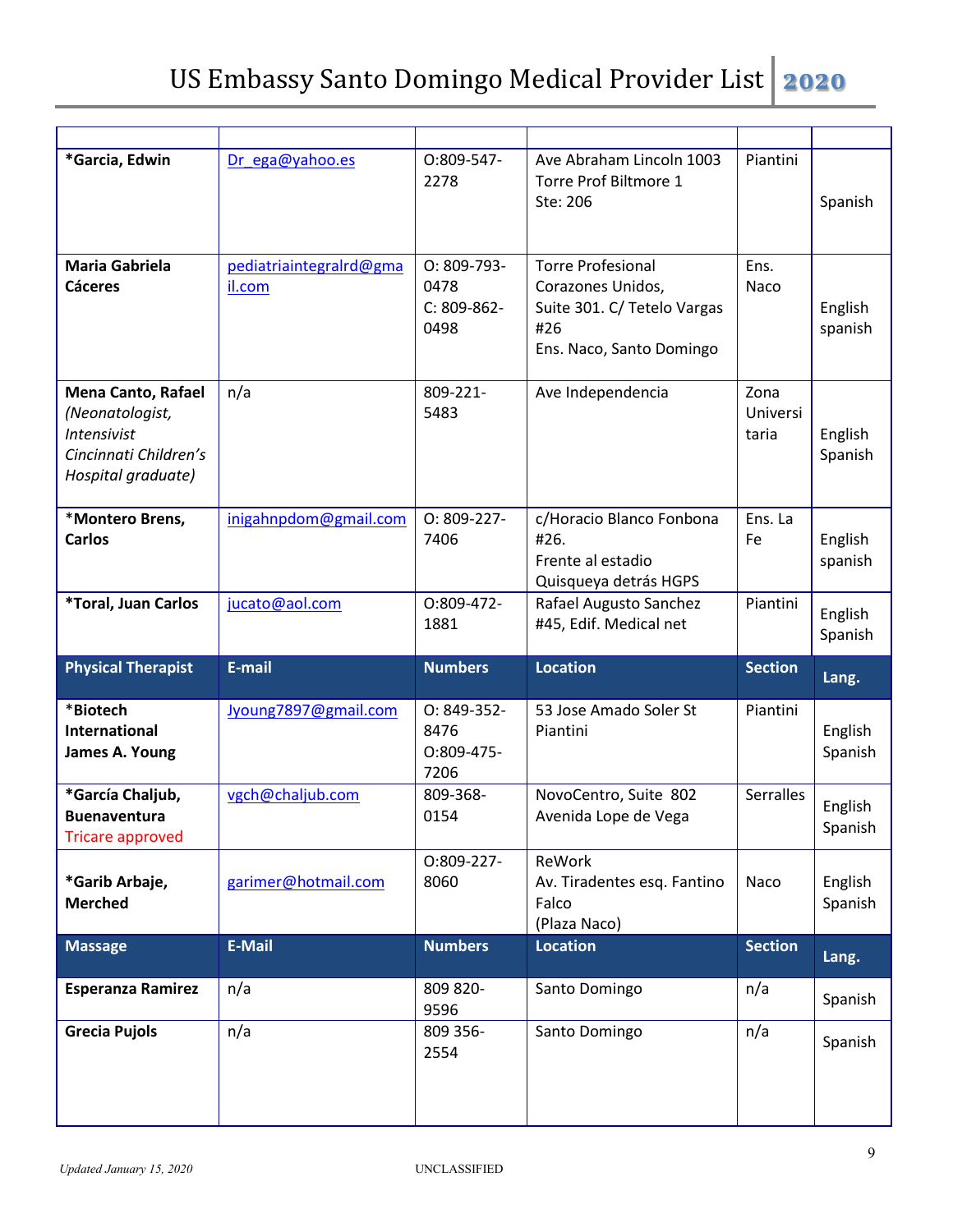| <b>Psychiatrists</b>                                               | E-mail                                               | <b>Numbers</b>                          | <b>Location</b>                                                             | <b>Section</b>                 | Lang.               |
|--------------------------------------------------------------------|------------------------------------------------------|-----------------------------------------|-----------------------------------------------------------------------------|--------------------------------|---------------------|
| *Garcia, Rafael                                                    | raf.garcia@hotmail.com                               | O:809-688-<br>8111<br>O:809 685<br>1128 | Viriato Fiallo #30<br>Condominio Santa Ana<br>(behind Clinica Abreu)        | Ensanch<br>e Julieta<br>Gazcue | English<br>Spanish  |
| *Guerrero, Hector<br>Ε.                                            | hectoryalepsych@yahoo.<br>com                        | O: 809-227-<br>5424                     | Calle 8, #16<br>Family Counseling &<br>Psychotherapy                        | Ensanch<br>e Julieta           | English<br>Spanish  |
| <b>Psych Counseling</b>                                            | E-mail                                               | <b>Numbers</b>                          | <b>Location</b>                                                             | <b>Section</b>                 | Lang.               |
| *Ares, Rosa Maia<br>(pediatrics)                                   | RosaMariaAres@gmail.co<br>m                          | $O: 809 - 566 -$<br>0346                | #22 Calle Andres Avelino<br>Garcia<br>2nd Flr Suite 201                     | Naco                           | English<br>Spanish  |
| Farber, Helen F.<br>(Psychoeducational<br>consultation)            | hfarber@educate.edu.do<br>www.educate.edu.do         | 809-565-<br>6369                        | 12 Rafael A. Sanchez St,<br>Edu-C.A.T.E., Inc.<br><b>Learning Clinic</b>    | Evaristo<br><b>Morales</b>     | English<br>Spanish  |
| Gonzalez, Laura<br>(Tutor,<br>Psychoeducation)                     | Lgonzalez@educate.edu.<br>$\overline{\mathsf{do}}$   | 809 565-<br>6369<br>809 917-<br>8487    | 12 Rafael A. Sanchez St,<br>Edu-C.A.T.E., Inc.<br>Learning Clinic           | Evaristo<br><b>Morales</b>     | English<br>Spanish  |
| <b>Higgins, Nicholas</b><br>(Family Counseling<br>& Psychotherapy) | nhshiggins@gmail.com                                 | 0:809 227<br>6644<br>C: 809 224<br>5580 | Plaza Novo-Centro, 2do<br>Nivel, Local B-18<br>Lope de Vega 29              | Ensanch<br>e Naco              | English<br>Spanish  |
| <b>Pulmonary</b>                                                   | E-mail                                               | <b>Numbers</b>                          | <b>Location</b>                                                             | <b>Section</b>                 | Lang.               |
| Marte, Jorge<br>(Pulmonary Function<br>Tests)                      | n/a                                                  | 809-567-<br>4421 Ext 271                | <b>Corazones Unidos</b><br>21 Fantino Falco                                 | Naco                           | English/<br>Spanish |
| <b>Nunez Diaz, Carlos</b><br><b>Tricare approved</b>               | cnunezdiaz@codetel.net.<br>$\underline{\mathsf{do}}$ | 809-541-<br>3000<br>809-368-<br>0242    | Hospiten<br>Pediatric                                                       | La<br>Esperilla                | Spanish<br>English  |
| Rheumatologist                                                     | E-mail                                               | <b>Numbers</b>                          | <b>Location</b>                                                             | <b>Section</b>                 | Lang.               |
| <b>Garcia Lithgow, Raul</b>                                        | n/a                                                  | 809 565 7477<br>809 565 9989            | Hospital General Plaza de la<br>Salud and Cedimat                           | La Fe                          | English<br>Spanish  |
| Gobaira, Jorge                                                     | greumatologia@gmail.co<br>m                          | 809-687-<br>9131                        | Rosa Duarte street corner<br>with Mexico Avenue.<br>Centro de Reumatologia. | Gazcue                         | English<br>Spanish  |
| Rosario, Violeta                                                   | vrosario@fisiosaludrd.co<br>$\underline{m}$          | 809-540-<br>1276                        | Galeria 360, local 82E                                                      | Arroyo<br>Hondo                | Spanish             |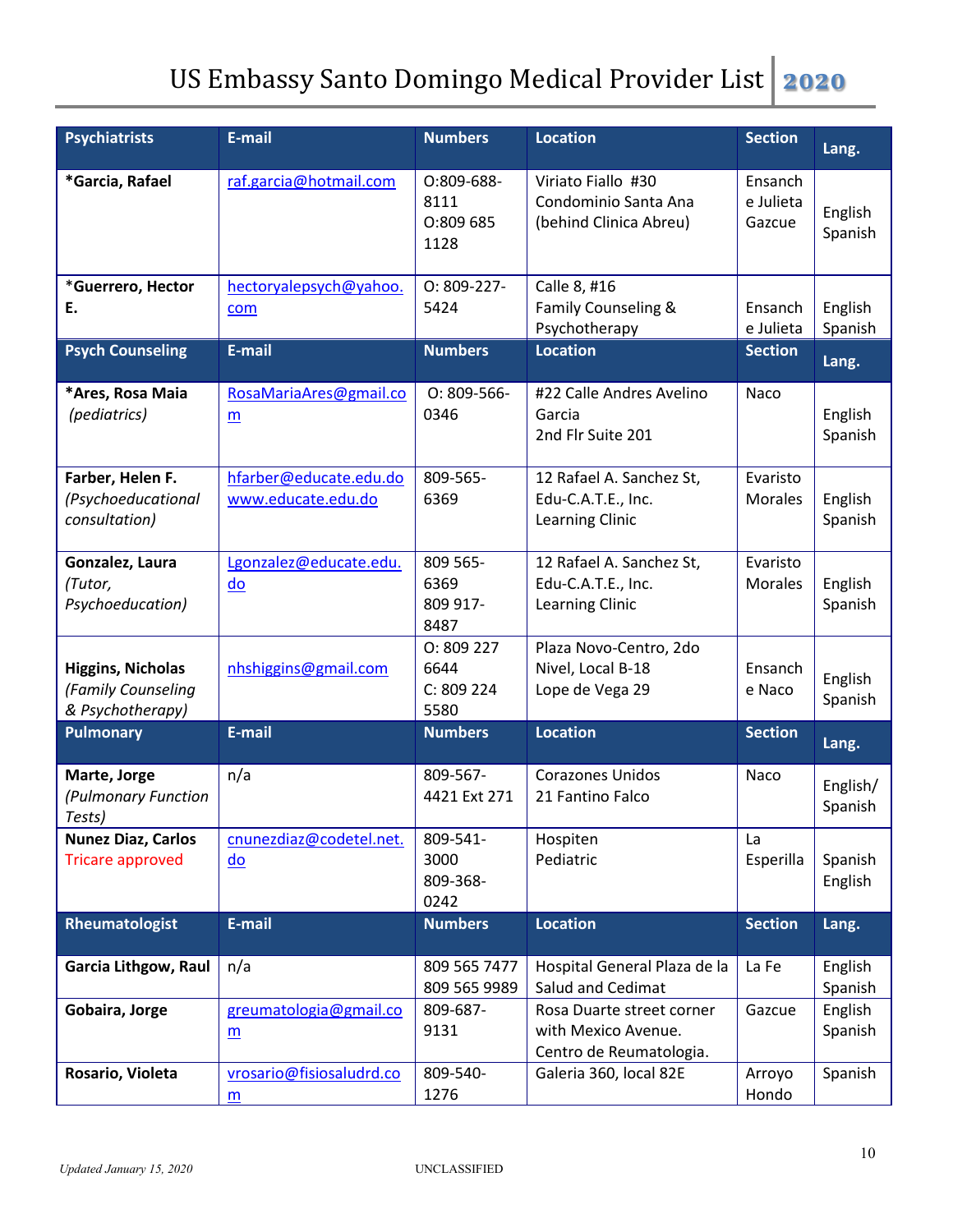|                                                                     |                                                  | 849-252-<br>1200                                                               |                                                                                                            |                 |                    |
|---------------------------------------------------------------------|--------------------------------------------------|--------------------------------------------------------------------------------|------------------------------------------------------------------------------------------------------------|-----------------|--------------------|
| <b>Speech Pathologist</b>                                           | E-mail                                           | <b>Numbers</b>                                                                 | <b>Location</b>                                                                                            | <b>Section</b>  | Lang.              |
| <b>Aritza Adams</b><br>(Behavioral therapy)                         | n/a                                              | 809 949 2060<br>809 562 8338                                                   | n/k                                                                                                        | n/k             | Spanish            |
| Barrera, Laura<br>Nivar, Laura<br>Tejeda, Tania<br>(Speech therapy) | n/a                                              | 809 683-<br>4151<br>809 697 3920<br>809 919 3540                               | n/k                                                                                                        | n/k             | Spanish            |
| Dausa, Ana Teresa<br>Fernandez-Roque,<br><b>Natalie</b>             | adausa123@aol.com<br>NFr516@aol.com              | 809-540-<br>7454<br>By 11p.m.,<br>need to book<br>ahead, they<br>live in Miami | Av. Lincoln esq Gustavo<br>Mejia Ricart, Torre<br>Profesional Biltmore suite<br>406<br>Speech and Language | Piantini        | English<br>Spanish |
| <b>Surgeons</b>                                                     | E-mail                                           | <b>Numbers</b>                                                                 | <b>Location</b>                                                                                            | <b>Section</b>  | Lang.              |
| <b>Contreras, Wilfredo</b>                                          | Wil @aol.com                                     | 809-685-<br>1596                                                               | 161 Independencia<br>Clinica Abreu<br>General                                                              | Gazcue          | English<br>Spanish |
| <b>Gonzalez, Jose Abel</b>                                          | n/a                                              | 809-227-<br>2235                                                               | 953 Abraham Lincoln<br>Clinica Abel Gonzalez                                                               | Naco            | English<br>Spanish |
| <b>Urologists</b>                                                   | E-mail                                           | <b>Numbers</b>                                                                 | <b>Location</b>                                                                                            | <b>Section</b>  | Lang.              |
| <b>Caraballo</b>                                                    |                                                  | 809 227 4894                                                                   | <b>Medical Net</b>                                                                                         | Piantini        | Spanish            |
| Ureña, Amilcar<br><b>Tricare approved</b>                           | urenavargas@g-mail.com<br>amilcar@codetel.net.do | 809-541-<br>3000 Ext.<br>2500, 2501                                            | Hospiten<br><b>Pediatric Urology</b>                                                                       | La Julia        | English<br>Spanish |
| Veternarian                                                         | E-mail                                           | <b>Numbers</b>                                                                 | <b>Location</b>                                                                                            | <b>Section</b>  | Lang.              |
| Rienecker, Jennifer<br><b>VD</b>                                    | Jennavet@yahoo.com                               | 809-482-<br>1737                                                               | Enriquella #50 Bldg. GS6<br>Apt. 302                                                                       | Casi-<br>cascos | English<br>Spanish |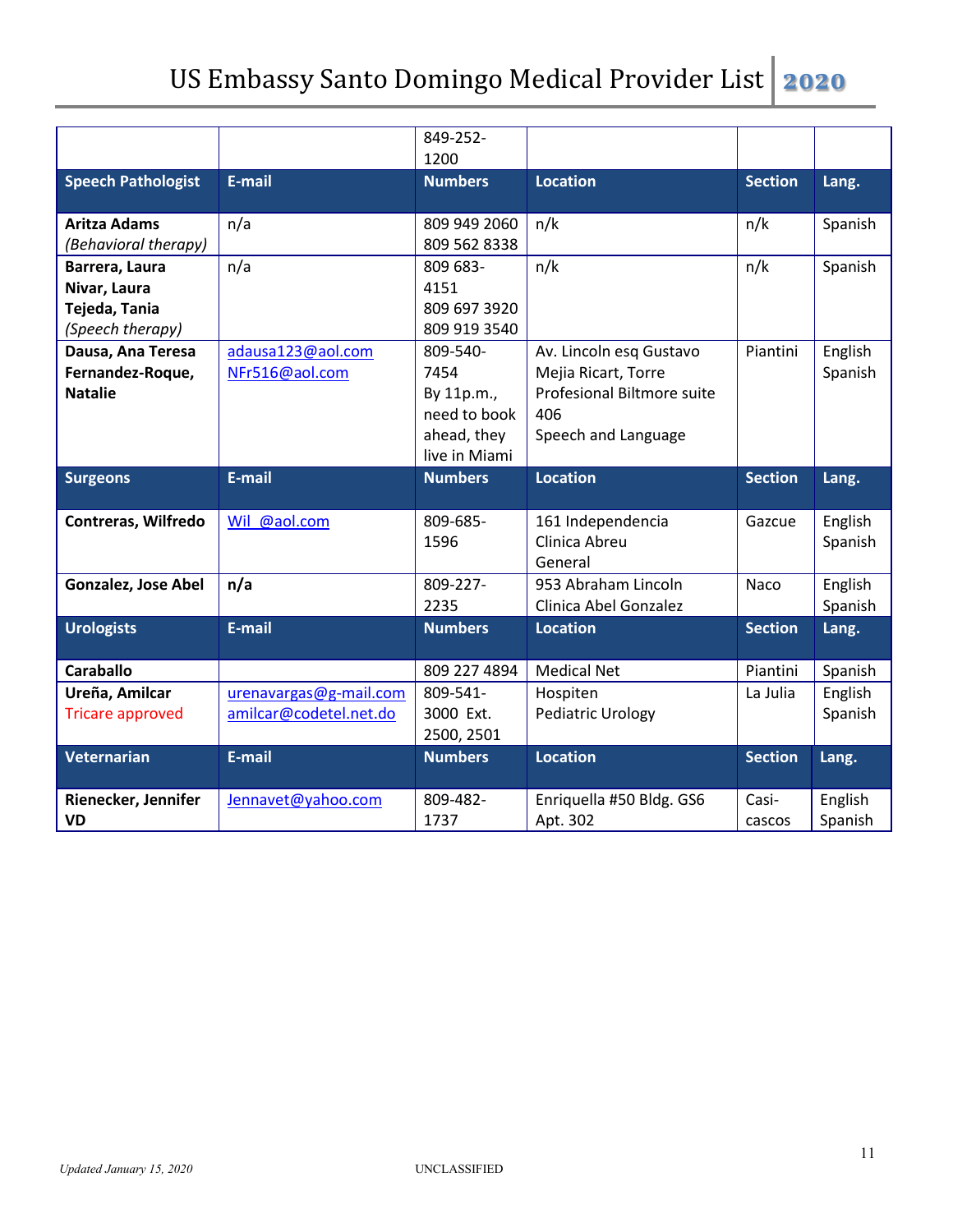| List of Physicians at MEDICAL NET |                         |              |                  |  |
|-----------------------------------|-------------------------|--------------|------------------|--|
| <b>AME</b>                        | <b>SPECIALTY</b>        | <b>SUITE</b> | <b>TELEPHONE</b> |  |
| Dr. Jose Acra M.                  | Psychiatrist            | 505          | 809 732 9850     |  |
| Dr. Luis Betances                 | Surgeon                 | 405          | 809 732 9400     |  |
| Dr. Juan Caraballo                | Urologist               | 202          | 809 227 4894     |  |
| Dr Jose Juan Castillo             | Nephrologist            | 201          | 809 683 3998     |  |
| Dr. Fernando Contreras            | Gastroenterologist      | 602          | 809 567 1815     |  |
| Dr. Jose de Jesus                 | <b>ENT</b>              | 504          | 809 549 4584     |  |
| Dra. Maribel Duluc                | Oncologist              | 402          |                  |  |
| Dra Scherezaded Elias             | Dentist                 | 403          | 809 566 9676     |  |
| Dr. Remberto Escoto               | Ophthalmologist         | 401          | 809 541 9090     |  |
| Dr. Manuel Espaillat              | Plastic Surgeon         | 403          | 809 566 9676     |  |
| Dra. Elisa Fernandez de Schecker  | OB/Gyn                  | 504          | 809 368 3111     |  |
| Dra. Tamara Frankemberg           | Gynecologist            | 301          | 809 563 1557     |  |
| Dr. Carlino Gonzalez              | Ophthalmologist         | 204          | 809732 9988      |  |
| Dr. Luis Jacobo                   | <b>OB/GYN Fertility</b> | 301          | 809 563 7557     |  |
| Dr. Miguel Luna                   | <b>General Surgeon</b>  | 302          | 809 541 1003     |  |
| Dr. Freddy Madera                 | CV Surgeon              | 501          | 809563 0097      |  |
| Dr. Jorge Marte                   | Pulmonologist           | 203          | 809 540 2113     |  |
| Dr. Faroche Melgen                | Ophthalmologist         | 305          | 809 541 6567     |  |
| Dr. Cesar Mella Mejias            | Psychiatrist            | 502          | 809 541 7080     |  |
| Dra. Claudia Molina               | Dentist                 | 303          | 809 621 8282     |  |
| Dr. Branche Ortiz                 | Cardiologist            | 503          | 809 541 9101     |  |
| Dra. Rosa Sanchez                 | Pulmonologist           | 203          | 809 540 2113     |  |
| Dra. Catherine Scheraldi          | Endocrinologist/IM      | 404          | 809 368 0220     |  |
| Dr. Juan Carlos Toral             | Pediatrician            | 304          | 809 473 4811     |  |
| Dr. Pedro Ureña Velasquez         | Interventionist         | 601          | 809 566 8000     |  |
|                                   | Cardiologist            |              |                  |  |
| <b>IMEDEC</b>                     | Diagnostic Images       | 701          | 809 566 8744     |  |
| Laboratorio de Referencia         | Laboratory              | 101          | 809 338 5545     |  |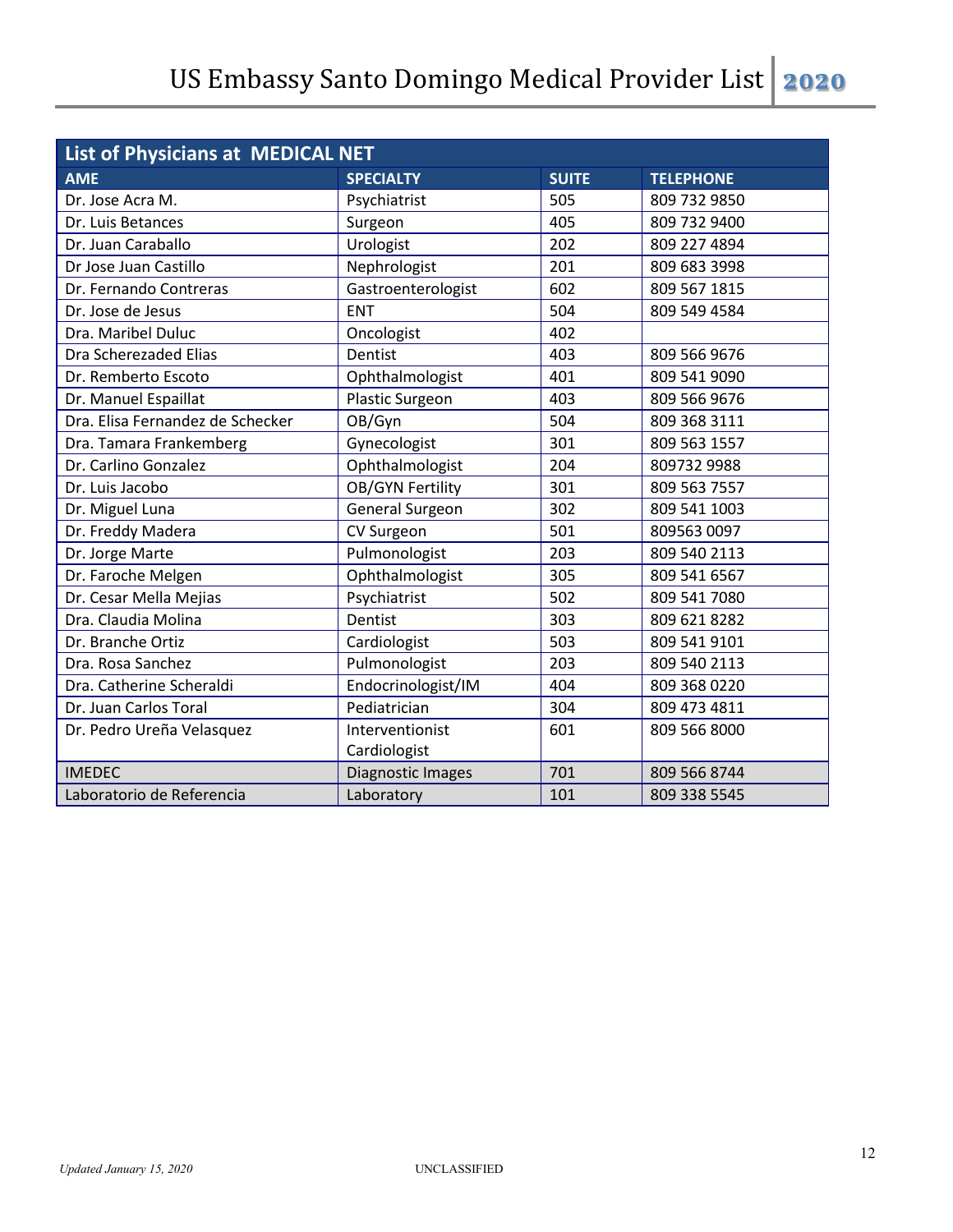#### **Medical Services in Santo Domingo**

| <b>Ambulance</b>                | <b>Phone</b>       | PAYMENTS ARE DUE AT TIME OF SERVICE       |           |
|---------------------------------|--------------------|-------------------------------------------|-----------|
|                                 |                    |                                           |           |
| <b>AEROambulancias</b>          | 809-826-4100       | www.helidosa.com                          |           |
|                                 | ext.3008           | www.aeroambulancia.com                    |           |
| Pro Med (Only ground            | 809-948-7200       | Provide your location and destination.    | Naco      |
| transportation)                 | 809-412-5555       |                                           |           |
| <b>Tricare approved</b>         |                    |                                           |           |
| <b>REVA</b>                     | 954-858-8425       | www.flyreva.com                           |           |
|                                 | Fax: 954-485-6564  | <b>Based in Florida</b>                   |           |
| Air Ambulance 1                 | 1 (800) 424-9000   | www.airambulance1.com                     |           |
|                                 | International      | Email address: dispatch@airambulance1.com |           |
|                                 | +1 (832) 900-9000  |                                           |           |
| <b>Hospitals</b>                | <b>Phone</b>       | PAYMENTS ARE DUE AT TIME OF SERVICE       |           |
|                                 |                    |                                           |           |
| <b>CEDIMAT</b>                  | 809-565-9989       | Plaza De La Salud                         | La Fe     |
| <b>Tricare approved</b>         | International Rel: | Ortega Y Gasette                          |           |
|                                 | X2036 x1146        | gmoronta@cedimat.net                      |           |
| Fax: 809-565-7925               | 809-723-5780       | ; vicruz@cedimat.net ; jmorel@cedimat.net |           |
| Centro de Medicia Avanzada      | 809-227-2235       | 953 Ave Abraham Lincoln                   | Piantini  |
| Dr. Abel Gonzalez**             | Fax: 809-541-2303  |                                           |           |
| <b>Clinica Abreu</b>            | 809-688-4411       | Calle Beller 43 esq Ave Independencia     | Gazcue    |
|                                 |                    |                                           |           |
| <b>Clínica Corazones Unidos</b> | 809-567-4421       | Fantino Falco #21                         | Naco      |
| Hospiten**                      | 809-541-3000       | Alma Mater esq Bolivar                    | Esperilla |
| <b>Tricare approved</b>         | INTERNATIONAL:     |                                           |           |
|                                 | x2840 Lisette      | lisette.santana@hospiten.com              |           |
|                                 | X2841 Paola        | paola.borrome@hospiten.com                |           |
|                                 | X2842 Franchely    | franchely.lugo@hospiten.com               |           |
| Plaza De La Salud               | 809-565-7477       | Plaza De La Salud                         | La Fe     |
|                                 |                    | Ortega Y Gasett                           |           |
|                                 | International:     | jogonzalez@hgps.org.do                    |           |
|                                 | Ext 1086           | crijo@hgps.org.do                         |           |
| <b>UCE</b>                      | 809-221-0171       | Maximo Gomez esq P. Henriquez Urena       | Gazcue    |
| <b>University Hospital</b>      |                    |                                           |           |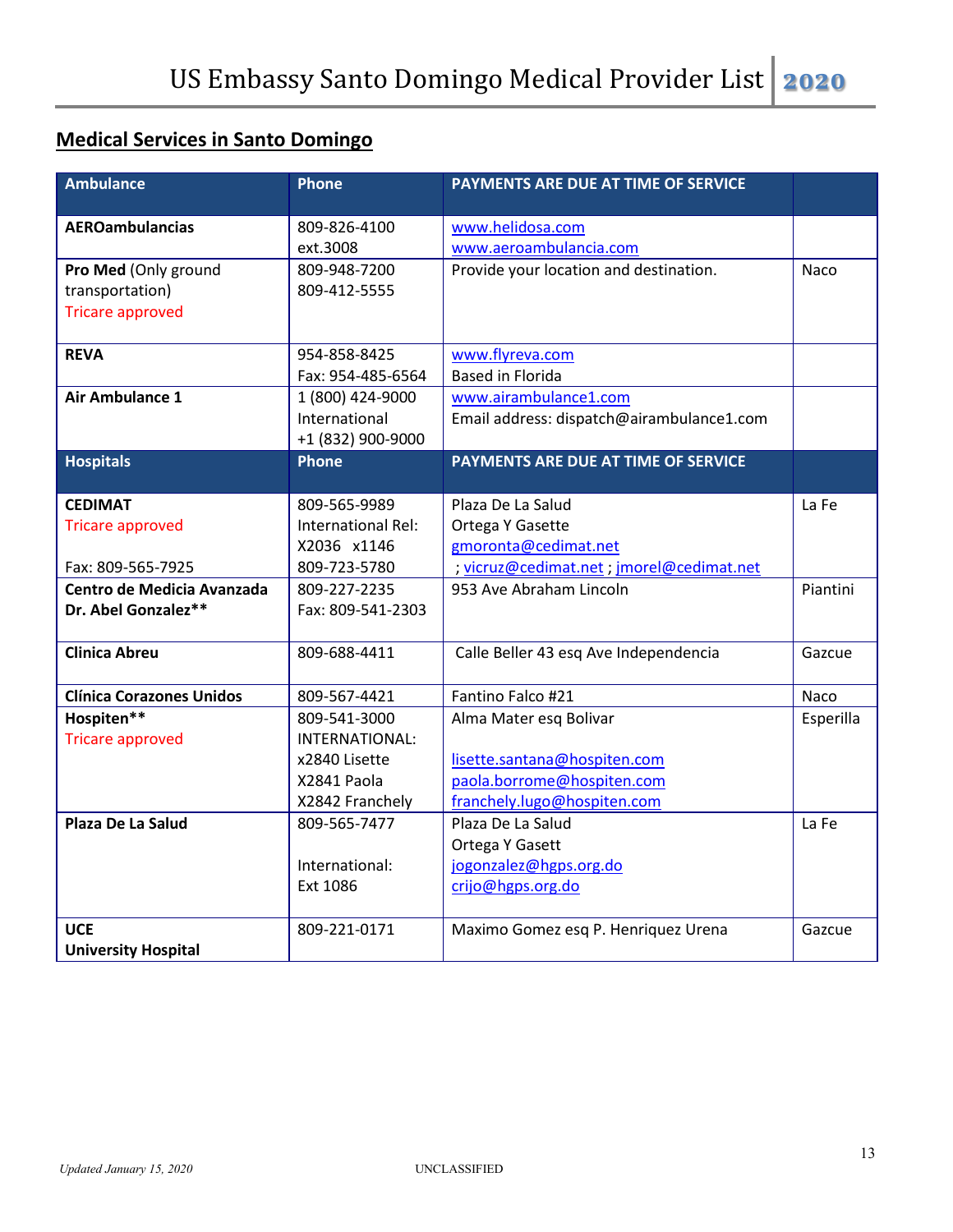| <b>Laboratories</b>                                         |                                                           | PAYMENTS ARE DUE AT TIME OF SERVICE                    |                              |
|-------------------------------------------------------------|-----------------------------------------------------------|--------------------------------------------------------|------------------------------|
|                                                             |                                                           | www.labreferencia.com                                  |                              |
| Laboratorio de Referencia                                   | 809-221-5545                                              | <b>Open 24/7</b>                                       | Principal                    |
| <b>Main Lab</b>                                             |                                                           |                                                        |                              |
| <b>Tricare approved</b>                                     |                                                           |                                                        |                              |
| Laboratorio de Referencia<br><b>Centro Piantini</b>         | 809-338-0911                                              | Roberto Pastoriza esq Federico Geraldino               | Piantini                     |
| Laboratorio de Referencia<br>República de Colombia          | 809-221-5545 Ext<br>2680                                  | Ave Republica de Colombia Altos de Arroyo<br>Hondo     | Altos de<br>Arroyo<br>Hondo. |
| <b>Local Pharmacies</b>                                     | <b>Check Online for</b><br>additional<br><b>locations</b> | Medications are generally kept behind the<br>counter.  |                              |
|                                                             |                                                           | Please ask the pharmacist for the product you<br>need. |                              |
| <b>Farmacia Carol *</b>                                     | 809-562-6767                                              | Gustavo Mejia Ricart #24                               | Naco                         |
|                                                             | Orders: Ext 833                                           | 24 hour service                                        | Gazcue                       |
| <b>Farmacia Los Hidalgos</b>                                | 809-682-7080<br>89-541-4848                               | Ave Max Gomez #34<br>Av 27 de Febrero 253              | SD                           |
|                                                             |                                                           |                                                        |                              |
| <b>Bone Scans</b>                                           |                                                           | PAYMENTS ARE DUE AT TIME OF SERVICE                    |                              |
| <b>CEDIMAT</b>                                              | 809-565-9989                                              | Ortega Y Gasette                                       | La Fe                        |
| <b>Tricare Approved</b>                                     |                                                           | Plaza De La Salud                                      |                              |
| Centro Especializado en<br><b>Osteoporosis y Menopausia</b> | 809-683-6592                                              | Ave. Tiradentes #28                                    | Naco                         |
| <b>MRI, CT Scans, Sonograms,</b>                            |                                                           | PAYMENTS ARE DUE AT TIME OF SERVICE                    |                              |
| <b>Mammograms, X Rays</b>                                   |                                                           |                                                        |                              |
| <b>BRACA Breast Center</b>                                  | 809-683-6564                                              | c/ resp. Rafael A. Sanchez #5, Naco                    | Naco                         |
| <b>Images and biopsies-</b><br>ultrasound                   | 809-683-2089                                              |                                                        |                              |
| Centro de Diagnósticos y                                    | 809-565-6675                                              | C/ Juan Paradas Bonilla No.8-B, Naco                   | Naco                         |
| <b>Especialidades Naco (CEDEN)</b>                          | 829-913-0186                                              | Santo Domingo - DN                                     |                              |
| Dr. Raul Sanchez (Obgyn)                                    |                                                           |                                                        |                              |
| Centro de Imágenes                                          | 809 221-1999                                              | Calle Beller, Ciudad Nueva                             | Ciudad                       |
| <b>Diagnosticas Clinica Abreu</b>                           |                                                           |                                                        | Nueva                        |
| <b>CRESA</b>                                                | 809.221.0336<br>809.475.1621                              | Pedro Henriquez Urena No.62                            | Esperilla                    |
| Diagnostica I                                               | 809-688-5260                                              | Lea de Castro #51                                      | Gazcue                       |
| Diagnostica II                                              | 809-732-9198                                              | Gustavo M Ricart #117                                  | Piantini                     |
| Dr. De Lancer                                               | 809.732.4952                                              | c/Hermanoss Deligne #207                               | Gazcue                       |
| (ObGyn / Ultrasound)                                        |                                                           | Condominio Villas de Gazcue. Local 103-B               |                              |
| Dr. Fabrizio Gonzalez                                       | 809-566-6245                                              | Centro Medico Dr Yunen                                 | Piantini                     |